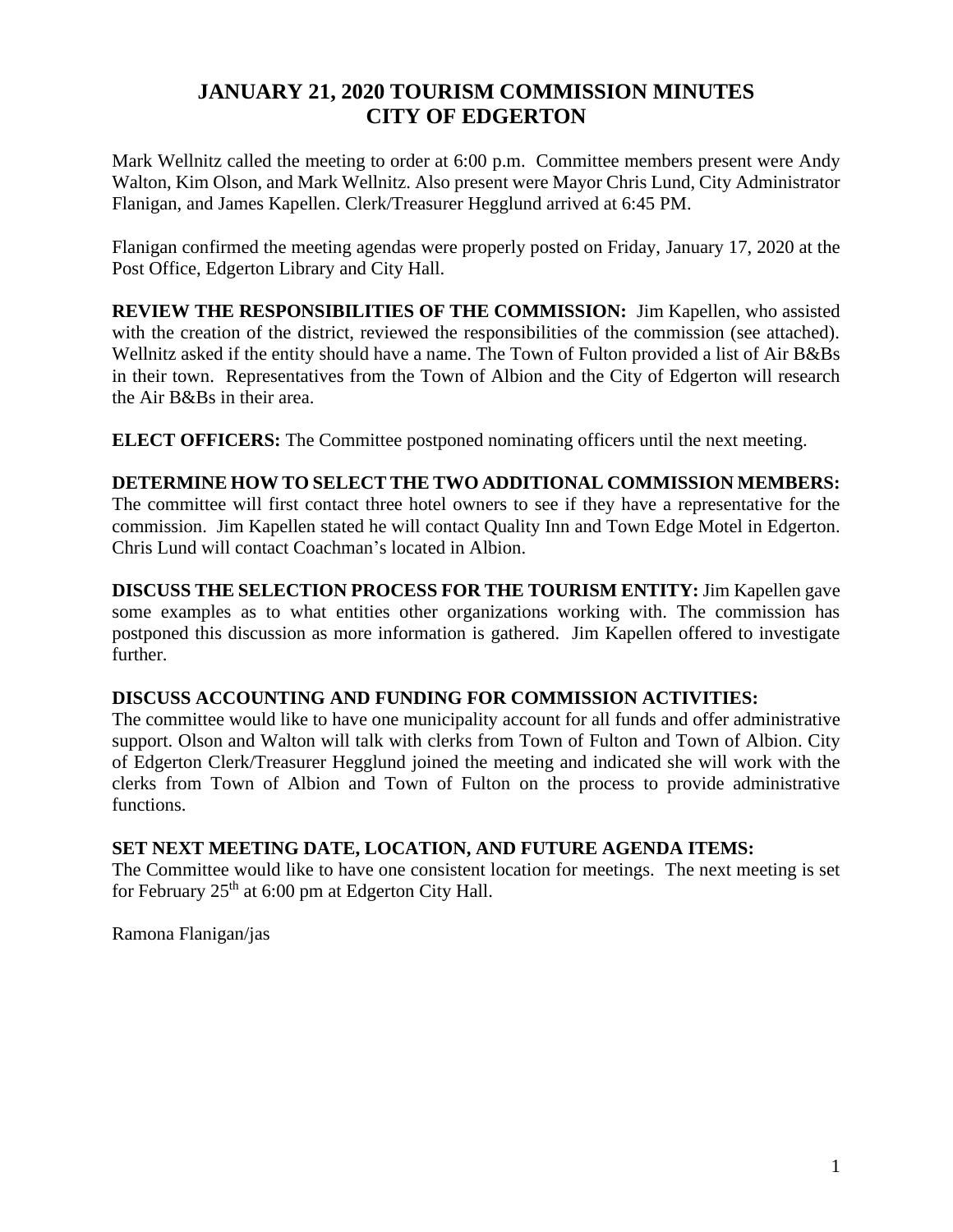

The following is a basic overview of the components of WI. Room Tax Statute 66.0615 *specifically relating to tourism commissions.*

**Definition of "Commission":** An entity created by one municipality or by 2 or more municipalities in a zone, to coordinate tourism promotion and tourism development for the zone.

# **Tourism Commission FOR A SINGLE MUNICIPALITY**

**Composition:** 4-6 members. One of the members shall represent the Wisconsin hotel and motel industry.

**Appointed by:** The principal elected official in the municipality, with confirmation required by a majority vote of the members of the municipality's governing body present when the vote is taken.

**Terms:** One year, at the pleasure of the appointing official. They may be reappointed.

### **Required Actions:**

- 1. It shall contract with another organization to perform the functions of a tourism entity if no tourism entity exists in that municipality.
- 2. It shall meet regularly, and shall elect a chairperson, vice chairperson, and secretary from its members.
- 3. It shall use the room tax revenue that it receives from a municipality for tourism promotion and tourism development (as defined in the statute) in the municipality.
- 4. It shall report annually to the municipality providing the room tax revenue, the purposes for which the revenues were spent.
- 5. It shall report any delinguencies or inaccurate reporting to the municipality.
- 6. It shall not use any of the room tax revenue to construct or develop a lodging facility.
- 7. If a municipality issued debt or bond anticipation notes before January 1, 2005, to finance the construction of a municipally owned convention or conference center, nothing in this section may prevent the municipality from meeting all of the terms of its obligation.

## **Tourism Commission FOR A TOURISM ZONE**

*("Zone"* is defined in 66.0615 as "an area made up of 2 or more municipalities that, those *municipalities agree, is a single destination as perceived by the traveling public"*)

**Composition:** 3 members from each municipality in which annual room tax collections exceed \$1 million. 2 members from each municipality in which